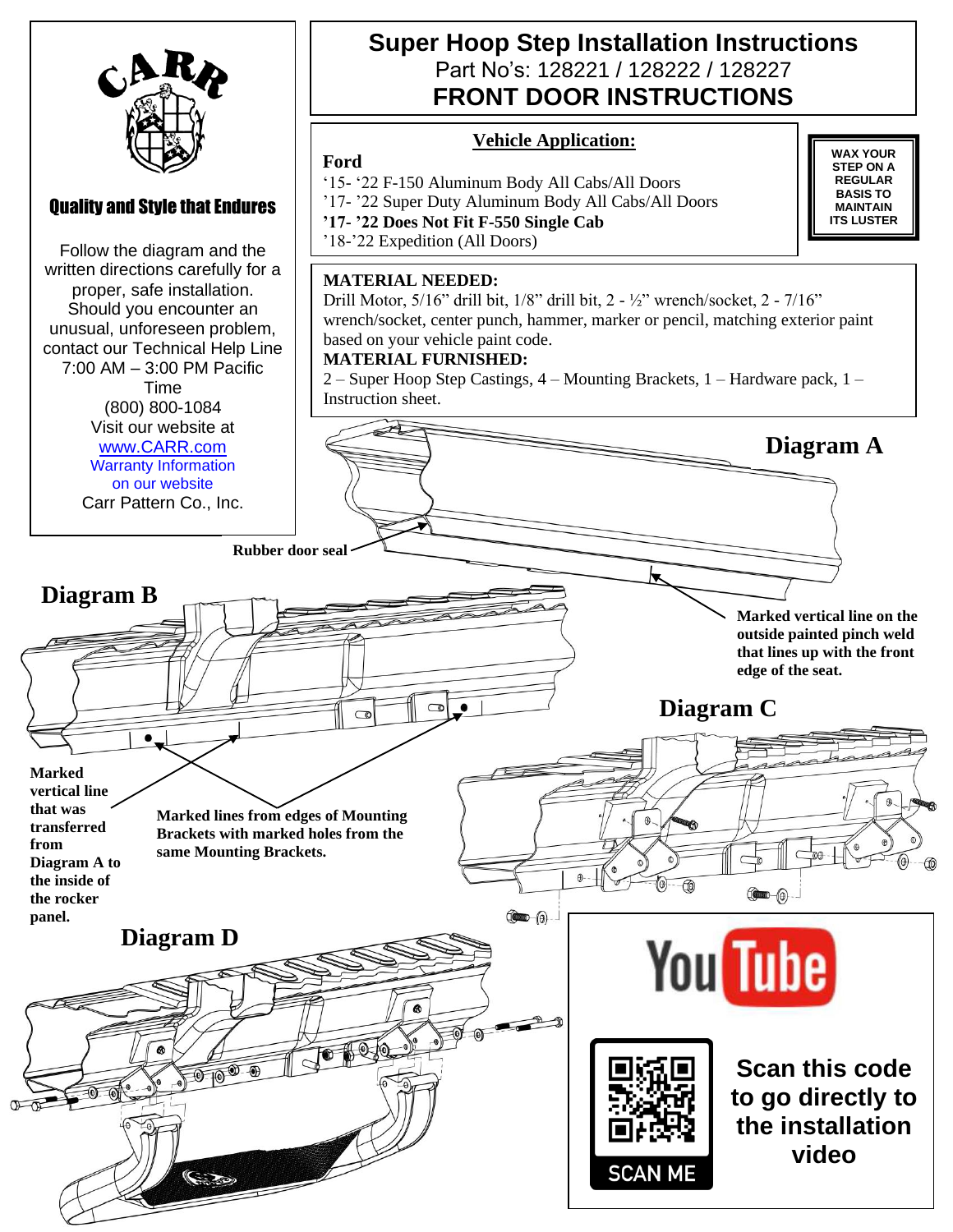

## **Super Hoop Step Installation Instructions** Part No's: 128221 / 128222 / 128827 **FRONT DOOR INSTRUCTIONS**



Approximate installation time for one step – 45 minutes!

### **WARNING!**

- ✓ Do not over tighten nuts and bolts as damage to the castings and/or stripping of the threads could result.
- FOR SAFE AND PROPER USAGE OF THIS PRODUCT, THE MOUNTING INSTRUCTIONS MUST BE FOLLOWED CAREFULLY AND COMPLETELY.
- The manufacturer and distributor of this product are in no way responsible for the consumer's failure to adhere to the warnings and directions of these instructions in the event of damage to the consumer's vehicle, other properties and/or personal injury.



# **Scan this code to go directly to the installation video**

- 1. NOTE: All diagrams shown are viewed from the driver side front door. Open your front door. For the proper position of the step, the front edge of the seat while in normal driving position should be in line with the center of the step. For personal preference or to avoid any obstruction underneath body metal, step can be moved left or right.
- 2. Take a marker or pencil and mark a vertical line that lines up with the front edge of the seat on the pinch weld area of your vehicle. See DIAGRAM A.
- 3. Assemble the Mounting Brackets to the Step Casting as shown in DIAGRAM D. Hand tighten the hardware only.
- 4. When positioning the step against the body metal, be sure to avoid all bumps and screws to make sure that the step assembly is against a flat surface.
- 5. With both Mounting Brackets hand-tightened on the Step Casting, place the entire assembly against the inside of the rocker panel of the vehicle. Line up the center of the step with the center vertical marked line. (Be sure to avoid any bumps or obstructions on body metal.)
- 6. While holding the entire assembly in place, take a pencil or marker and mark all four outside edges of the Mounting Brackets as shown in DIAGRAM B.
- 7. Remove the Mounting Brackets from the Step Casting.
- 8. Place the Mounting Brackets back against the body metal between the marked lines. Use the holes in the Mounting Brackets to mark the holes on the body metal as shown in DIAGRAM B.
- 9. Center punch the marked hole.
- 10. Take a 1/8" drill bit and drill out the centered punched holes.
- 11. Drill out the 1/8" hole with the 5/16" drill bit.
- 12. After drilling, make sure that all burrs are removed.
- 13. Take your matching exterior paint and totally paint drilled holes to seal the aluminum metal. Allow paint to dry before proceeding to the next step.
- 14. Take the 5/16" hardware that is provided and securely tighten both Mounting Brackets to the vehicle. See DIAGRAM C.
- 15. Place the Step Casting inside each Mounting Bracket and use the  $\frac{1}{4}$ " hardware provided and securely tighten each Mounting Bracket to the Step Casting. See DIAGRAM D.
- 16. Take a 1/8" drill bit and drill two more holes through the top holes that are located on each Mounting Bracket through the Wedge Washers into the body metal. (NOTE: These holes may need to be drilled at an angle on the rear doors.)
- 17. Take your matching exterior paint and totally paint drilled holes to seal the aluminum metal. Allow paint to dry before proceeding to the next step.
- 18. Take the sheet metal screws provided and securely tighten. See DIAGRAM C.
- 19. Repeat these steps for the passenger front door. Your step is now ready to use!

**Carr Pattern Co., Inc. Warranty Policy**

**Finishes:** Limited Lifetime

**Structural Warranty:** Limited Lifetime **Warranty Conditions:**

- a. All warranties start from consumer's date of purchase. b. A new product will be sent out immediately to replace a warranty claim. c. The above guidelines apply only to the Original Purchaser.
- d. Original proof of purchase must be submitted for all warranty and returns issues. **Warranty Limitations:**

- a. Warranty coverage extends ONLY to repair or replacement of the CARR product. This warranty does not cover the cost of labor, transportation, installation or removal of the product.<br>b. Warranty coverage does not extend t
- which the product is being installed.<br>c. Warranty coverage does not extend to damage caused by: airborne fallout (chemicals, tree sap, etc.), stones, hail, earthquake, water or flood, windstorm, lightning, the application sealants subsequent to manufacture.
- d. Warranty coverage does not extend to damages caused by: normal wear and tear, abuse, modification or improper installation of the product.<br>e. Warranty coverage does not extend to any economic loss or extra expense inclu

rental expense, equipment rental expense, lodging, meals, or other travel costs. **Other Terms:**

This warranty gives you specific legal rights and you may also have other rights that vary from state to state. CARR does not authorize any person to create for it any other obligation or liability in<br>connection with its p WRITTEN WARRANTY OR ANY IMPLIED WARRANTY. CARR SHALL NOT BE LIABLE FOR INCIDENTAL OR CONSEQUENTIAL DAMAGES RESULTING FROM BREACH OF<br>THIS WRITTEN WARRANTY.\*

\*Some states do not allow limitations on how long an implied warranty will last or the exclusion or limitation of incidental or consequential damages, so that above limitations or exclusions may not

apply to you.<br>Guarantee: Every attempt has been made to manufacture and distribute the finest quality products available. Our manufactured products are guaranteed to be free of defects due to workmanship or materials. Distributed products are subject to manufacturer's warranty only.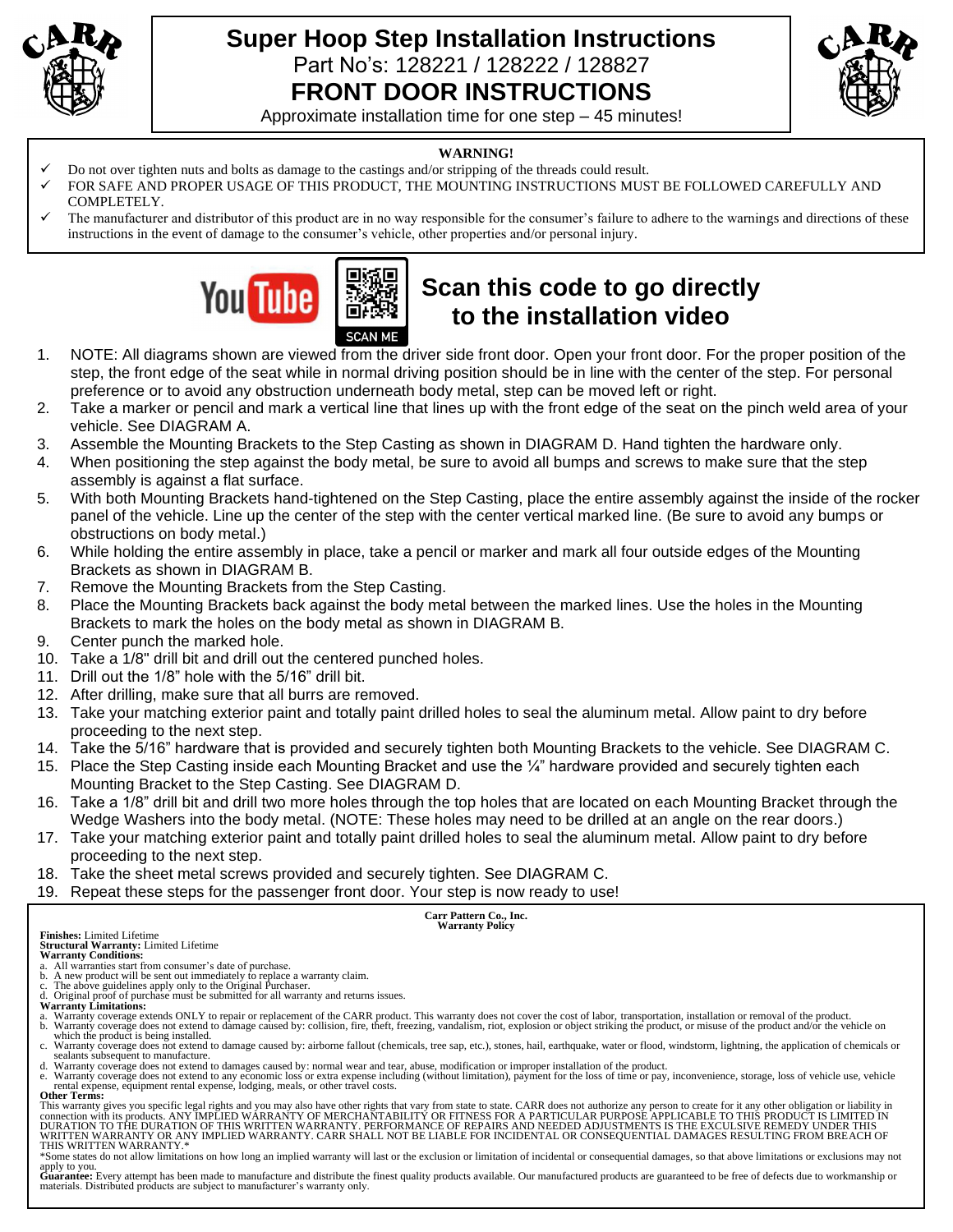